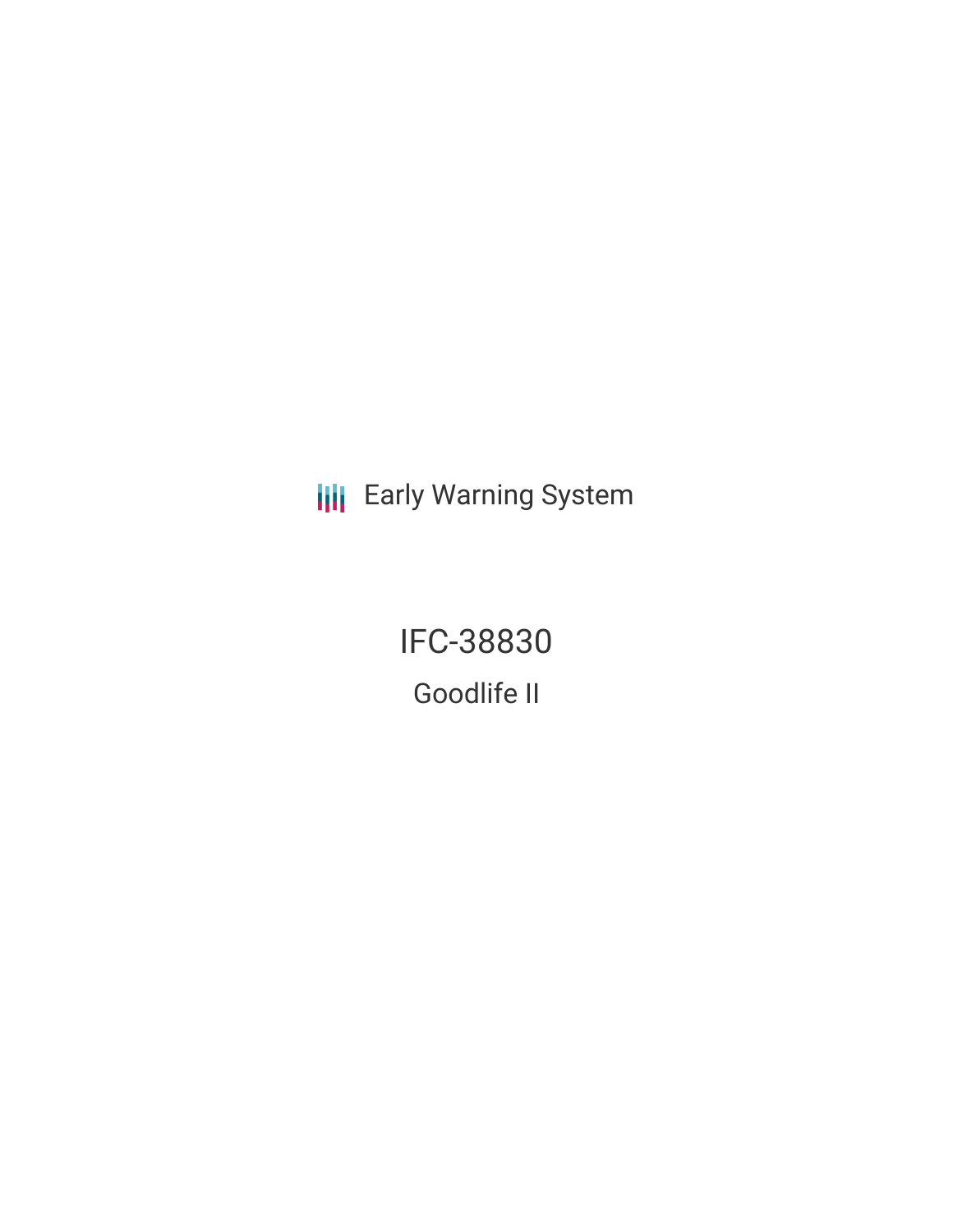# **Quick Facts**

| <b>Countries</b>               | Kenya                                   |
|--------------------------------|-----------------------------------------|
| <b>Financial Institutions</b>  | International Finance Corporation (IFC) |
| <b>Status</b>                  | Proposed                                |
| <b>Bank Risk Rating</b>        | B                                       |
| <b>Voting Date</b>             | 2017-09-30                              |
| <b>Borrower</b>                | <b>GOODLIFE PHARMACY LIMITED</b>        |
| <b>Sectors</b>                 | <b>Education and Health</b>             |
| <b>Investment Amount (USD)</b> | $$3.00$ million                         |
| <b>Project Cost (USD)</b>      | \$20.00 million                         |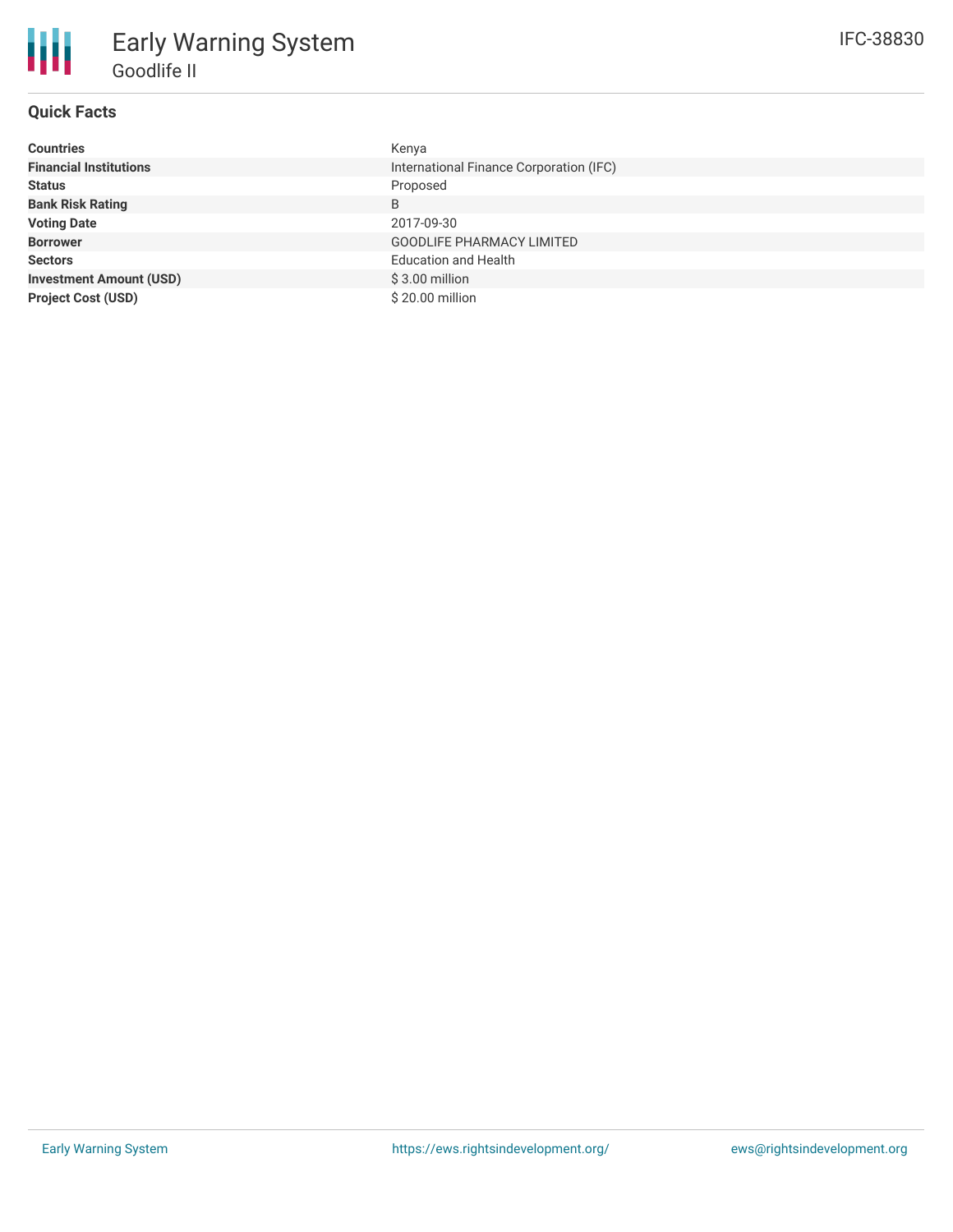

## **Project Description**

The investment in Goodlife will provide access to quality pharmaceutical products for millions of emerging consumers in the East African region. It will further help to reduce and eventually eliminate the dominance of counterfeit and fake medicine in the market, which today dominates the regional industry. In addition, the investment in Goodlife will help to support the creation of local jobs, both in the construction and development of new stores, and through the training of skilled in-store professionals who will staff the new Goodlife outlets.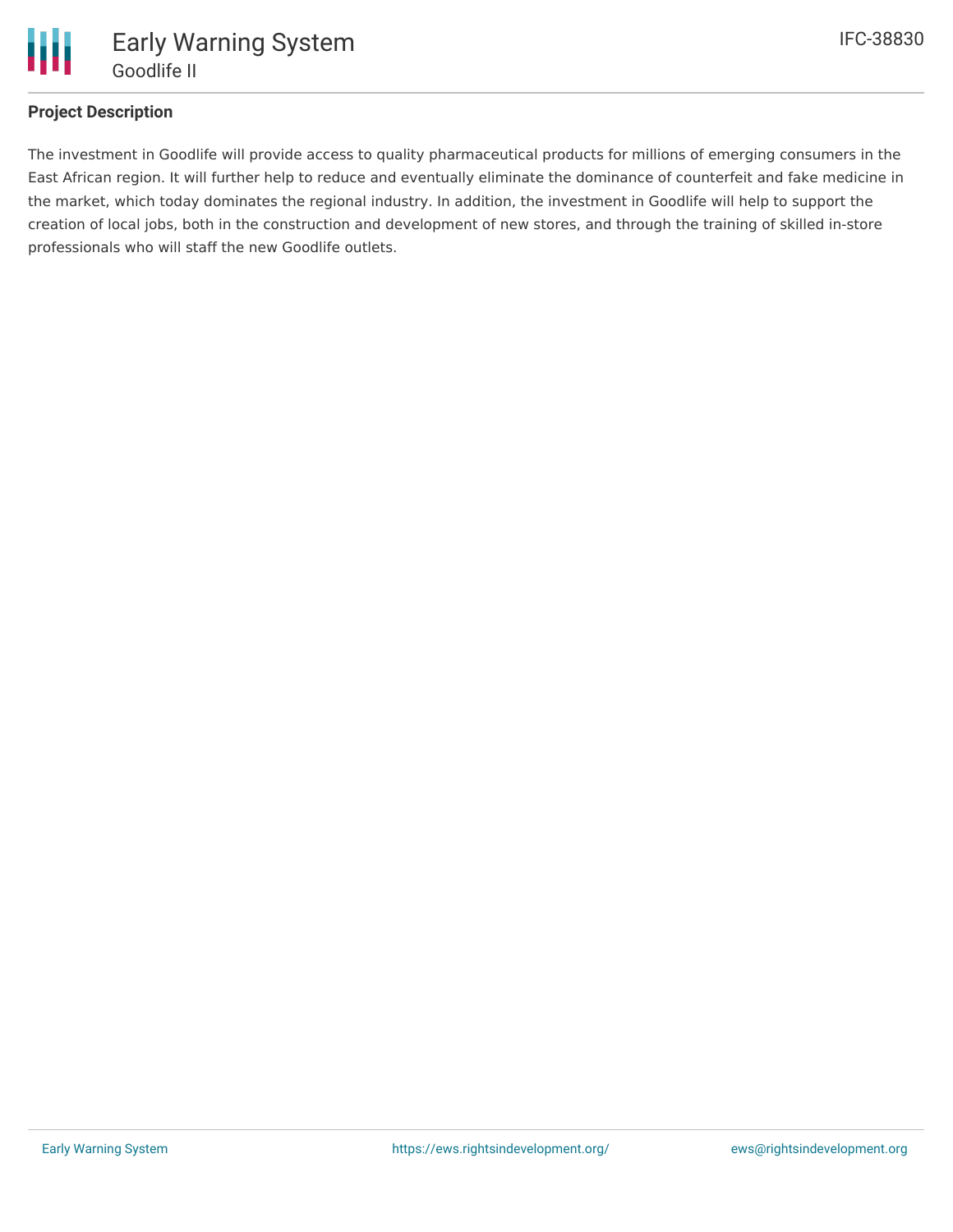### **Investment Description**

• International Finance Corporation (IFC)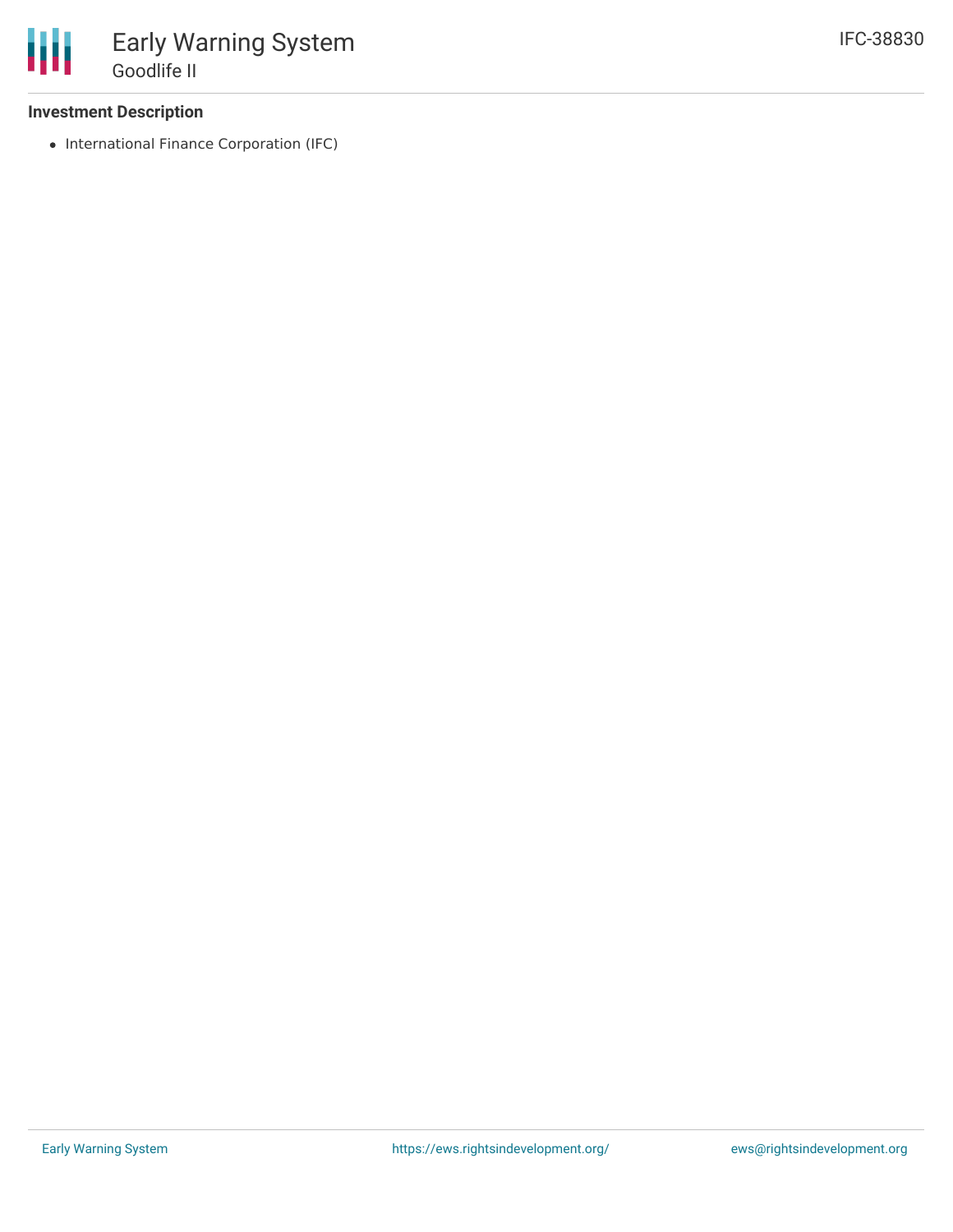# **Contact Information**

Goodlife Holdings Chris Kieu Chief Financial Officer Office Tel: 254 20 3744504/5 ckieu@africachemist.com Jalaram Road, WestlandsP.O. Box 1852 – 00621 Village Market NairobiKenya http://goodlife.co.ke

#### ACCOUNTABILITY MECHANISM OF IFC

The Compliance Advisor Ombudsman (CAO) is the independent complaint mechanism and fact-finding body for people who believe they are likely to be, or have been, adversely affected by an IFC or MIGA- financed project. If you submit a complaint to the CAO, they may assist you in resolving a dispute with the company and/or investigate to assess whether the IFC is following its own policies and procedures for preventing harm to people or the environment. If you want to submit a complaint electronically, you can email the CAO at CAO@worldbankgroup.org. You can learn more about the CAO and how to file a complaint at http://www.cao-ombudsman.org/